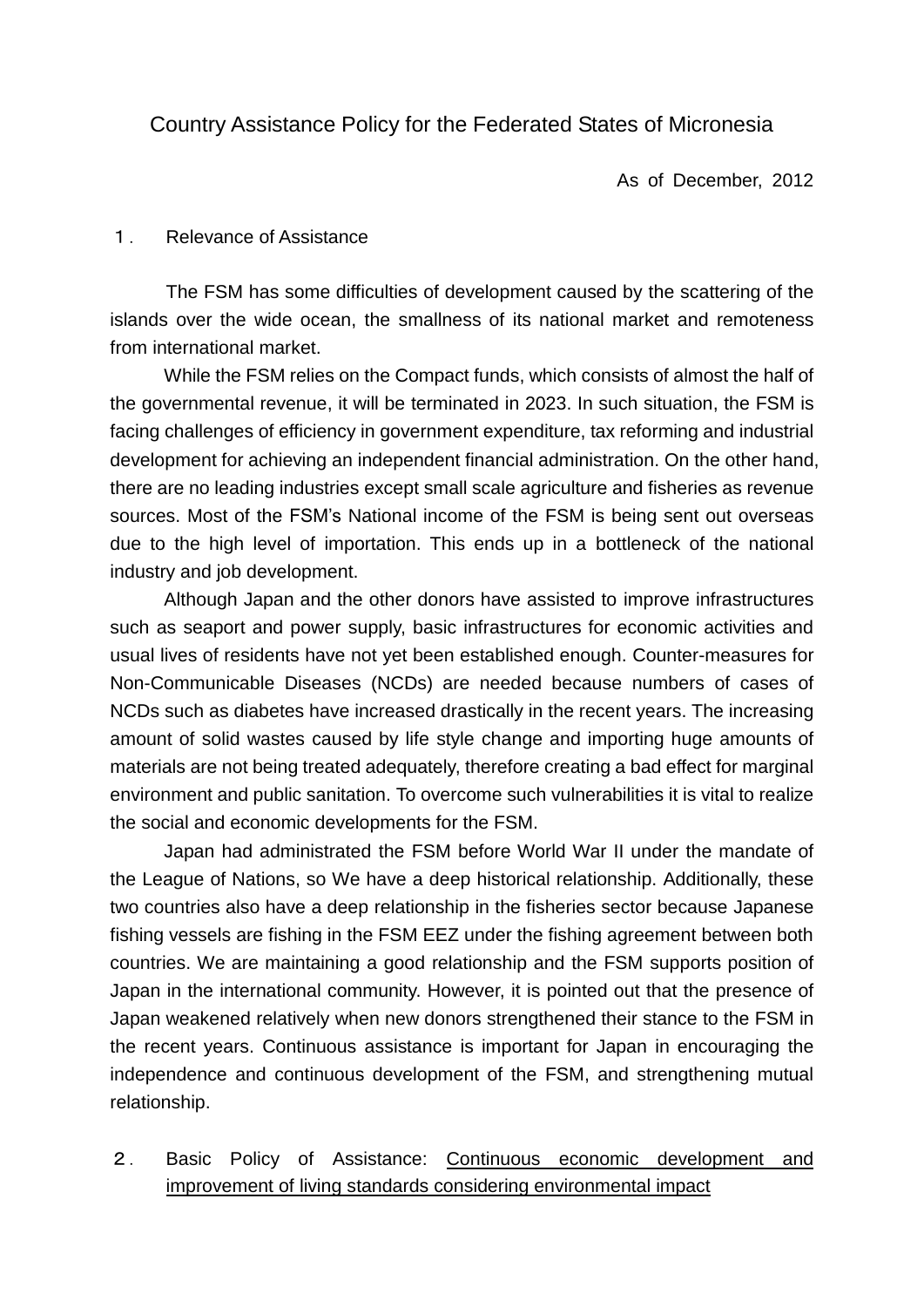Japan will assist the FSM based on its Strategic Development Plan of the FSM and the ODA policy adopted by the Pacific Islands Leaders Meetings which is held every 3 years since 1997, to overcome vulnerabilities through strengthening economic infrastructures, and to improve of basic social services as well as environmental protection and reduction of the impact of climate change.

#### 3. Priority Areas

## (1) Overcoming vulnerability

Japan prioritizes to assist in infrastructures mainly in maritime affairs which is one of the most important sectors for encouraging economic growth. Japan will also assist in the fight against Non-Communicable Disease like lifestyle disease, extermination of Filariasis by 2020, improvement of basic academic skills in science and mathematics and vitalization of industries mainly in the agriculture and fisheries sector.

# (2) Environment / Climate Change

Japan prioritizes to assist in environmental protection such as improvement of marginal environment and public sanitation through the appropriate treatment of wastes. Japan will also assist in the provision for Climate Change and response to natural disasters.

## 4. Points to be considered

- (1) Assistance will be executed along with the Prioritized Area of Okinawa 'Kizuna' Declaration - "Response to Natural Disasters" leveraged experience of Great East Japan Earthquake, "Environment and Climate Change", "Sustainable Development and Human Security", "People-to-People Exchanges", "Maritime Issues" - adopted by Pacific Islands Leaders Meeting which was held in July, 2012.
- (2) Japan will consider the assistance that is leveraged with the knowledge of Okinawa, a region that has many common challenges with Pacific Islands Nations such as waste management and water treatment.
- (3) Assistance considering the current situation of the FSM –(facing many problems regarding geographical conditions such as scattering, smallness and remoteness)- will be executed.
- (4) Japan will exchange opinions and information regarding ODA for preventing duplications and for making synergy effect with donors such as USA and Australia and make efforts for an effective and efficient assistance.